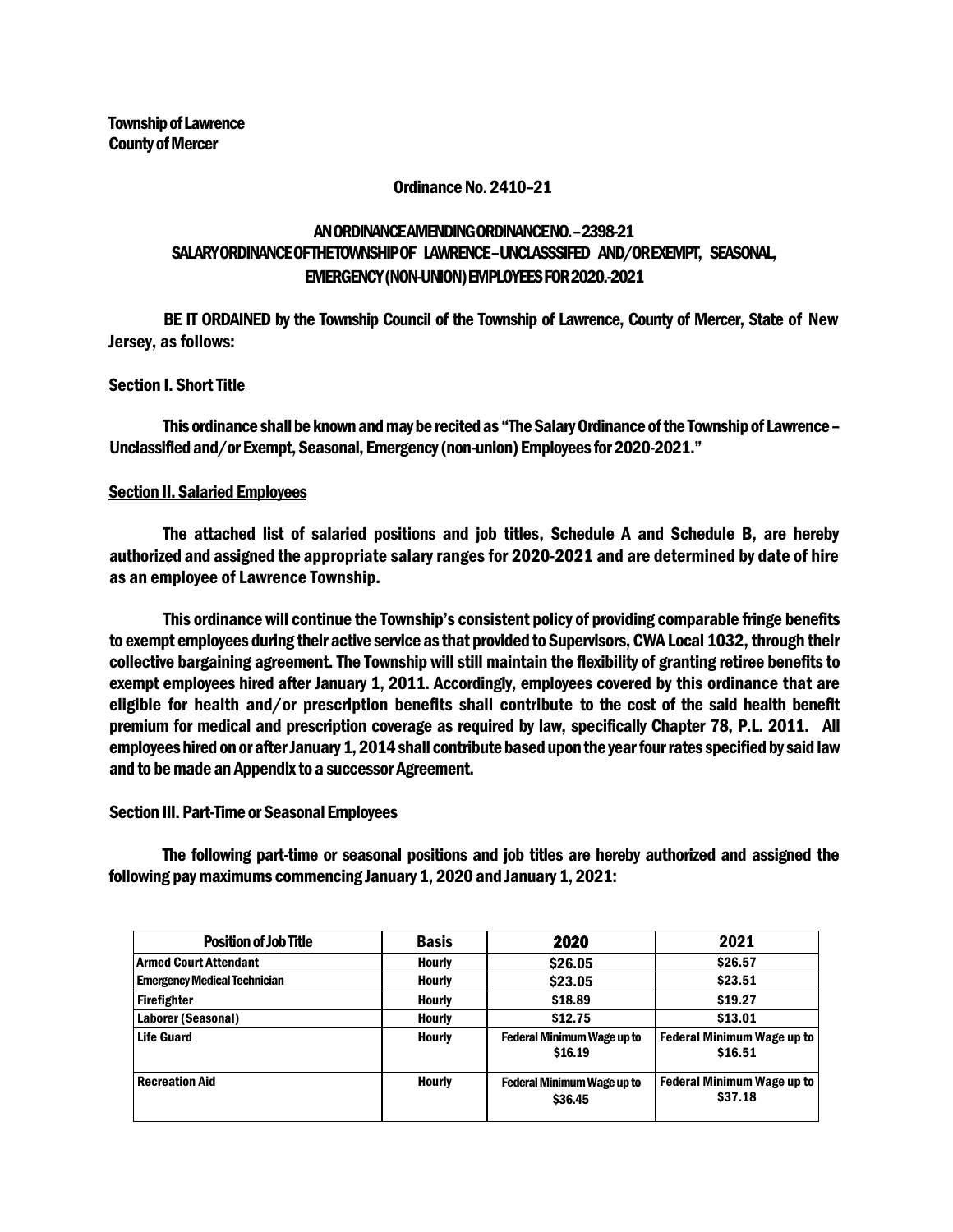| <b>Position of Job Title</b>                    | <b>Basis</b>       | 2020                           | 2021                           |  |
|-------------------------------------------------|--------------------|--------------------------------|--------------------------------|--|
| <b>Recycling Coordinator</b>                    | <b>Per Annum</b>   | \$8,576                        | \$8,748                        |  |
| [Municipal Alliance Grant Coordinator]          | [Per Annum]        | [\$2,550]                      | [\$2,601]                      |  |
| <b>Fire Crew Coordinator</b>                    | <b>Per Annum</b>   | \$4,415                        | \$4,503                        |  |
| <b>School Traffic Guard</b>                     | <b>Hourly</b>      | \$18.11                        | \$18.47                        |  |
| <b>Secretary/Board &amp; Committee</b>          | PerAnnum*          | \$1,800.00                     | \$1,800.00                     |  |
| <b>Tax Search Officer</b>                       | <b>Per Annum</b>   | \$12,024                       | \$12,264                       |  |
| <b>Zoning Officer</b>                           | <b>Per Annum</b>   | \$5,594                        | \$5,706                        |  |
| <b>Affordable Housing Liaison</b>               | <b>Per Annum</b>   | 5,000                          | \$6,000                        |  |
| <b>Affordable Housing Resale Representative</b> | <b>Per Showing</b> | \$100                          | \$100                          |  |
| <b>Fire Department Liaison</b>                  | <b>Hourly</b>      | \$25.00                        | \$25.00                        |  |
| <b>Deputy Registrar Vital Statistics</b>        | <b>Per Annum</b>   | \$2,500                        | \$2,500                        |  |
| <b>Municipal Court Attendee</b>                 | <b>Hourly</b>      | \$23.37                        | \$23.84                        |  |
| <b>SLEO Class III</b>                           | <b>Hourly</b>      | \$28.50                        | \$29.07                        |  |
| <b>Park Attendant</b>                           | Hourly             | \$15.56                        | \$15.87                        |  |
| [Emergency Response Specialist Coordinator]     | [Monthly]          |                                | [\$5,000]                      |  |
| <b>Security Guard</b>                           | <b>Hourly</b>      |                                | \$25.00                        |  |
| <b>All Others</b>                               | <b>Hourly</b>      | <b>Federal Minimum</b>         | <b>Federal Minimum</b>         |  |
|                                                 |                    | Wage up to Step1 In Applicable | Wage up to Step1 In Applicable |  |
|                                                 |                    | <b>Job Title</b>               | <b>Job Title</b>               |  |
|                                                 |                    |                                |                                |  |

\* Denotes title paid monthly. All other titles bi-weekly.

#### **Section IV. Eligibility**

The ranges in Section II of this ordinance shall pertain to individuals employed by the Township of Lawrence on or after the effective date of this ordinance.

### **Section V. Longevity**

A. Each employee hired before January 1, 2013 and covered by this agreement shall in addition to his/her regular wages and benefits, be paid longevity based upon years of service as of December 31, 2013 with the Township in accordance with the following amounts. Said amounts to be paid to an employee shall not be adjusted beyond the longevity amount being received by an eligible employee as of December 31, 2013. Longevity shall be pensionable and included as part of the employee's regular pay. Any employee hired on or after January 1, 2014 shall not be eligible to receive longevity pay at any time in the future.

Length of Service

| Beginning in year 8 through year 11                 | \$800   |
|-----------------------------------------------------|---------|
| Beginning the 12 <sup>th</sup> year through year 15 | \$1,100 |
| Beginning the 16 <sup>th</sup> year through year 19 | \$1,400 |
| Beginning the 20 <sup>th</sup> year through year 23 | \$1,700 |
| Beginning the 24 <sup>th</sup> year through year 27 | \$2,000 |
| Beginning the 28 <sup>th</sup> year and beyond      | \$2,300 |